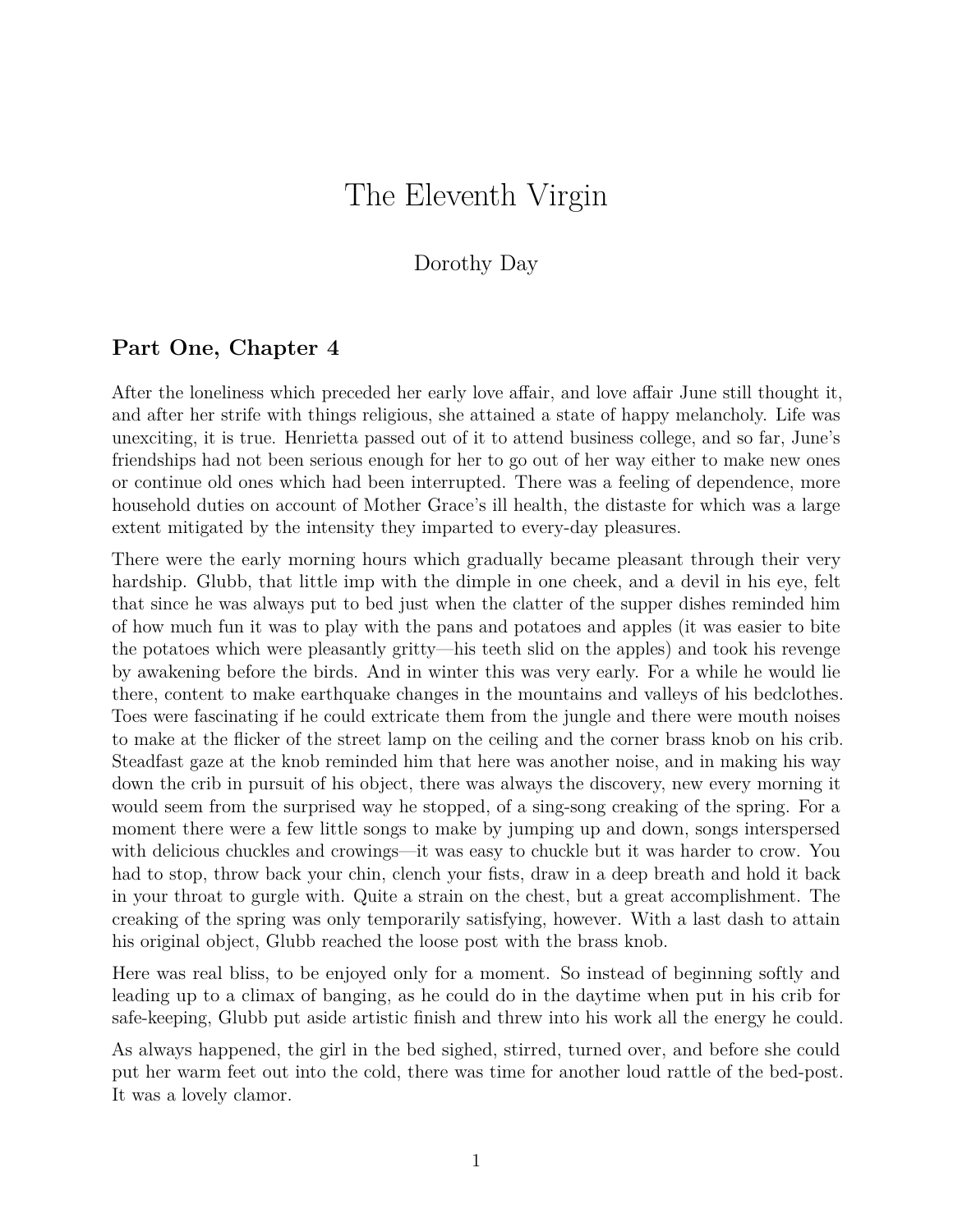As always, the girl lifted him up, in spite of protesting legs kept in the sitting posture, flattened him out, tucking firmly the while to keep him in that position, and to forestall the usual whimper, gave him a rubber thing to play with. Rubber toys offended his aesthetic taste in daylight hours, but they were comforting to feel and chew on when the gloom of dawn hid their ugliness.

Well, he could get even with the girl in the bed at any time by lifting his voice in a howl, and the crib was warm. He might as well be good a little longer, especially since it was chilly downstairs and June fussed over him before she gave him the bottle of warm milk.

He remembered it was time for the outside noises to begin and began summoning them with peeps in different degrees of loudness. He could imitate the birds but not the noise of the milk wagon. That rattle over the cobbles of the alley, the clink of footsteps, punctuated by a metallic sound of depositing bottles, gradually coming nearer, and humanly interspersed with calls of the milkman to his horse—these noises were hailed with delight by Glubb. The answering peep of birds outside was as nothing, and after so intense a joy, it was too insufferably dull to remain an instant longer in bed. When there were possibilities in life for such noise and stir, how impossible to remain tucked in!

Glubb never could understand why his loudest clatter during the day among pantry pans made so little racket in the scheme of things. It was seldom rewarded even by a reprimand from his mother. He had yet to learn the value of contrast.

With the noise of the milkman dying out, the diminuendo not nearly so enjoyable as the crescendo, protests began.

There was a first quavering cry. Glubb knew how pathetic it was, knew its sufficiency. There was a more determined hopping out of bed from the other side of the room and June was awake.

The transition from the languorous drowsiness of the bed, where she too under Glubb's tutelage was beginning to enjoy the first sounds of the day, to the chill in a large house where the fires are low, was equally hard every winter morning.

Every morning when she peered at the alarm clock by the light of the street lamp—no dawn yet—it was four o'clock. Catching her clothes under one arm, Glubb under the other, she made her way down the stairs. And if by any chance she could see from the turning a tiny gleam of the grate fire, she felt an anticipatory warmth steal over her. She always banked it carefully the night before, but the draught was too strong. Most often she found only black coals which were still too hot to touch.

But once out of bed and her duties under way, it was an easy matter to start the blaze again—to tip out the ashes, scoop them up, lay the crumpled balls of paper, then wood, cinders and soft coal. That done, a match applied and the blower adjusted, the cheerful roar began immediately. It was another noise that Glubb enjoyed.

To heat his milk and leave him ensconced in warm dryness, while she made coffee and found some breakfast for herself—these things took but little time. She was left free to snuggle her own toes against the fire and over a history or Latin book to sip her coffee. June often